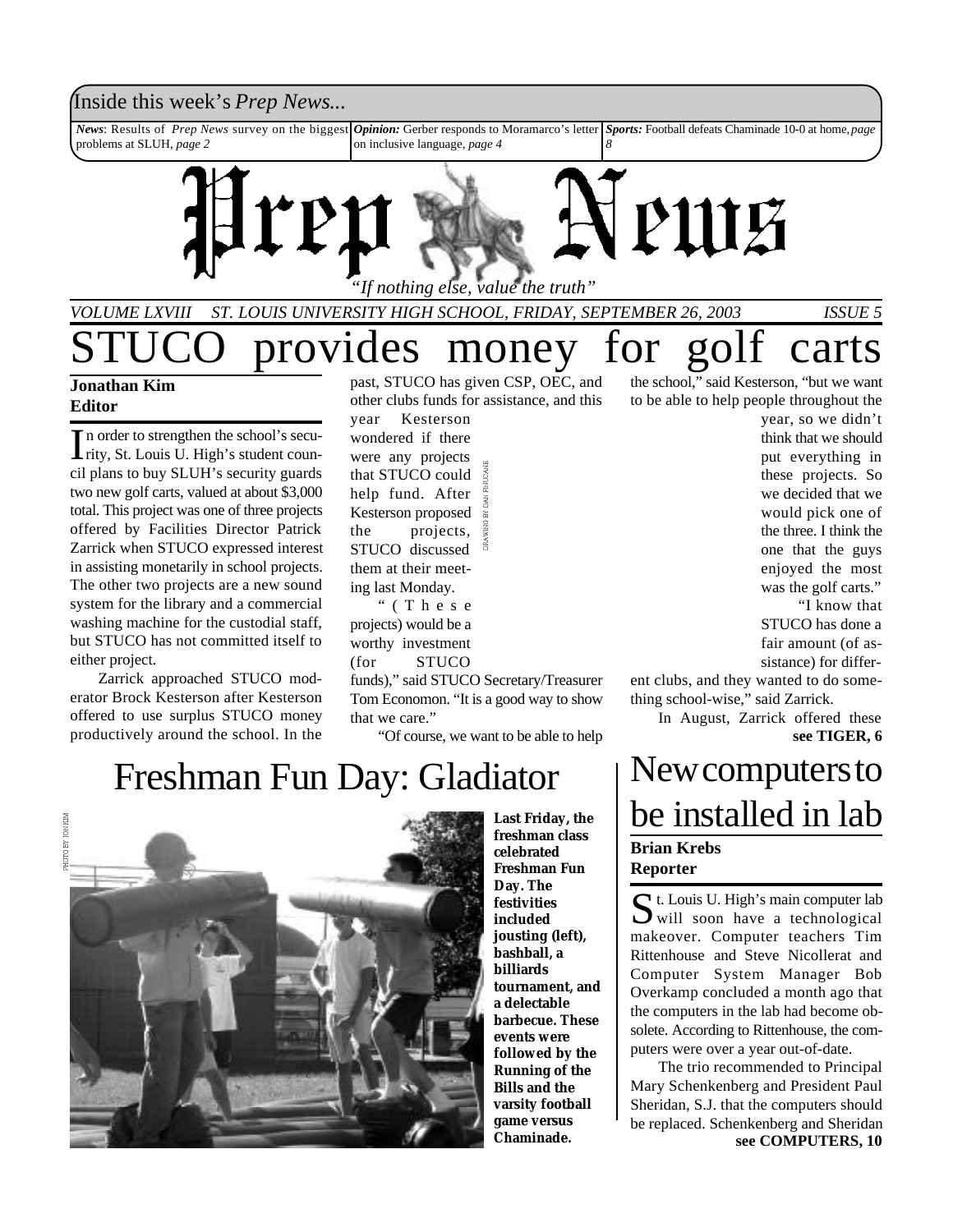# $2$  September 26, 2003 Students surveyed about SLUH problems *Arrogance, stealing, substance abuse come out on top*

### **Brian Kane Editor-in-Chief**

In 1959, 1965, and 1968, the *Prep News*<br>Conducted surveys of the student body conducted surveys of the student body to identify the biggest problems at SLUH.

In 1965, the biggest problem was harsh punishments, followed by the problems of excessive weekend homework, assigned chapel seating and early morning Mass, the deterioration of spirit, stealing, cheating, and pressure.

In 1968, student apathy towards the school and school spirit ranked as the top problem. Other problems included overglorification of the school, cliques, and an inefficient Student Council. Students again brought the strictness of school discipline into question. Stealing and cheating both appeared; however, they were far from the top of the list.

After someone posted these earlier results in the faculty workroom last week, the *Prep News* decided to conduct a random survey of the student body asking students to identify the biggest problems

at SLUH in 2003. The results were broken down according to class.

According to the senior class surveys, arrogance is the biggest problem at SLUH. The type of arrogance varied slightly in some responses. One response jabbed, "There are no problems at SLUH. This place is perfect, didn't you know that?" Another complained that the administration attempts to censor things that make the school seem disorderly and improper. One senior wrote, "Though we call the SLUH student body 'men for others,' we usually end up being men for ourselves."

The second most-mentioned problem was drinking and substance abuse. One of

Disrespect followed up drinking and drugs. Some surveys also specifically mentioned sexism and homophobia.

next prominent problems. Specifically related to stress, one senior wrote, "Thinking that we are destined to be this great

## the seniors commented that drinking stories are glorified by students.

Stress and course workloads were the

# Dougan returns after surgery Zany clothes sold

### **Brian Hubbard Reporter**

Counselor Dennis Dougan, who un-<br>derwent surgery in late August at St. derwent surgery in late August at St. John's Mercy Hospital to remove a colon tumor and to fix a hernia, is back at St. Louis U. High.

 Dougan explained that his recovery is going "fairly well," but that his biggest problem is "not having a lot of energy, which is part of the recuperation process."

Because of the surgery and recuperation period that follows it, Dougan is only working until noon and hopes to be back full time next week.

Dougan's absence at the beginning of the year caused some of his seniors to schedule their initial college meetings with other members of the counseling

department. Thankfully, this posed no problem because most of the seniors had already completed a lot of their college visits and were, according to Dougan, "doing what they were supposed to do."

The seniors were divided up between the four remaining counselors. Counselor Ken McKenna said, "It is somewhat awkward sometimes to pick up with someone in the middle of senior year, but it wasn't (too) uncomfortable."

McKenna felt it was a really good experience both for the counselors, who were able to meet some new students, and for the seniors, who were able to hear another voice in their decision making process.

Dougan plans to go into his students' homerooms at some point to talk to them and basically reconnect with them.

"I'm glad he's back," says McKenna.

super-person, there is an intense pressure to excel in everything you do, and sometimes you can't be the best here due to all the other great guys, and that creates intense stress."

Seniors cited stealing as the next biggest problem. "Students may think that going in someone's locker to borrow a calculator isn't stealing, but boy, are they wrong," read one survey.

Another senior felt that there was not much that could be done to stop stealing "because if people want to steal they are going to find a way to steal."

One senior pointed out on his survey that "people should be close enough in a community like this that they shouldn't have to worry about people talking about them or stealing from them or betraying their trust in some other way."

A gap between the administration and students was mentioned, as was the dangers of students forming cliques.

Other problems included anti-intellectualism, cafeteria prices, a lack of school **see SURVEY, 5**

# in choral room **Tim Elliott Reporter**

On Tuesday and Thursday during activity period, Choral Director Jotivity period, Choral Director Joseph Koestner began selling and auctioning off funky and crazy clothes in room FA2. The purpose of the crazy clothes sale and auction is to raise funds for the April choral trip, which will not be paid for by the school due to budget concerns. The less extravagant items were sold for two dollars apiece, but the crazier clothes were auctioned off, with the bidding starting at \$2. If two people engaged in a highpriced bidding war, a coin toss decided who would get purchasing rights.

> Koestner purchased the clothes from **see ZANY, 4**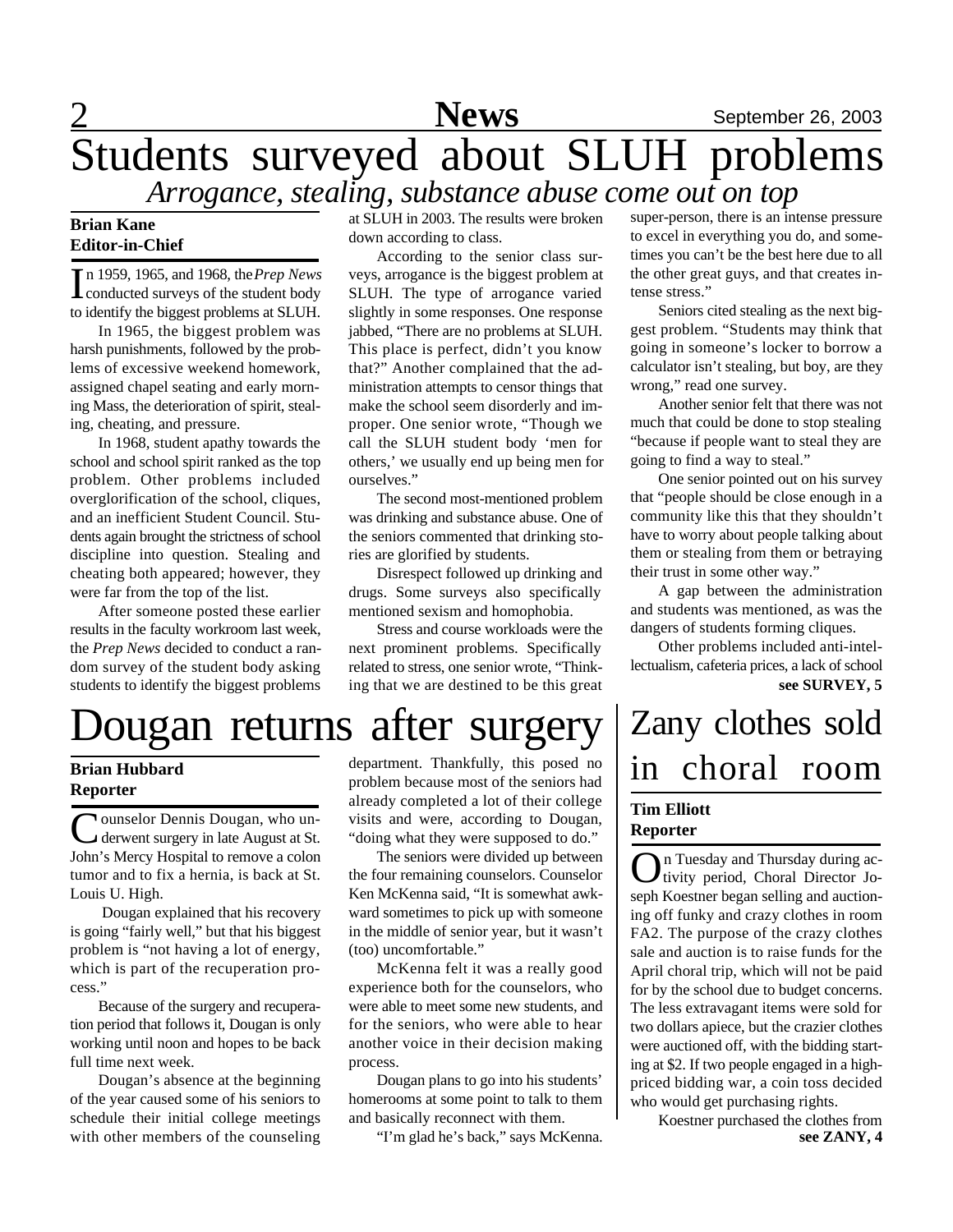# **September 26, 2003 Opinion** 3

# EDITORIAL

STUCO needs trust to thrive

The student council proposed at the Mass of the Holy Spirit that, as laid down in their constitution, they aim to be a medium between the students and the administration. But is it possible for STUCO to accomplish their goal of being a link between the two parties if they have no real power in the school? At this time STUCO does not tie the students and the administration together. STUCO is instead a floating body which either party uses for its own agenda and then leaves to drift when they are done. It seems that both the administration and the students only see STUCO as merely a spirit committee that puts together barbecues and dances and designs t-shirts.

The administration should give STUCO a voice to be the representatives of the student body, elected by the student body to serve on boards and committees that directly affect the students. As the relationship between the students and the administration stands now, it seems that the administration makes decisions without first consulting the students. Why doesn't the student body know that cargo pants will be eliminated from the dress code until there is an announcement over the PA? Why do the students first discover what a smart board is on the first day of school? Why do the students not know that a valuable personality at SLUH has been let go because of budget concerns until they walk by the switchboard? It seems that the students, the overwhelming majority of the population of the school, should know when and why such administrative decisions will be made and have a voice in these decisions.

#### responsibilities. Asking for a voice does nothing if the voice doesn't do anything. It seems that past STUCOs have tried to pass off the responsibility and get by while doing as little as possible. These past STUCOs perhaps account for the administration's

out to do.

council. However, this year's STUCO is trying to prove that a constructive student government can exist by holding forums and writing a constitution. The constitution and forums represent action towards being a representative voice, but STUCO needs to find ways to demonstrate accountability, like setting up an organized way of distributing excess money from mixers by

and the students' limited conception of the role of student

Why not have STUCO members, the people whom the student body has elected by majority vote, have a voice in the decisions made around SLUH? I suggest that the administration give STUCO the voice of the students at important administrative

Likewise, STUCO should, if they truly wish to be the medium between students and administration, push for the administration to give them the responsibility to be the voice of the students. STUCO should make its voice heard whether it is asked for or not, demanding the ears of the administration while proving to the students that they can accomplish the tasks they set

And STUCO needs to demonstrate that they can handle these

meetings to protect or defend the students' interests.

#### **see EDITORIAL, 6**

# LETTERS TO THE EDITOR

### Leek questions inclusive language

To the Editor,

I am writing in response to the letter about "inclusive langage" in last week's issue. First, I think inclusive language can get out of hand, and I believe that referring to God as "It" would be a prime example of that. What kind of personal God wants us to call Him (that's right, I said it) "It?" Besides, the Bible refers to Him as "He" throughout its text, so just leave it alone (by "it" I mean the issue, not God). I refuse to go to anything referred to as an "all-person" high school, and freedom of speech is, according to the Bill of Rights, one of my inalienable rights as a "huperson." Secondly, how about working on inclusive action before working on language? It seems to me an all-male (I'm sorry, person) institution (SLUH) run by yet another all-male institution (the Jesuits) has more important things to worry about in the inclusiveness department than whether or not that hole in the street should be referred to as a "person-hole."

Tidings from STUCO

To the Editor:

We've been *Prep News*-ed. We've been *Post-Dispatch*-ed. Heck, we've even been *Prep Sports Show*-ed. But now, STUCO has outdone itself. Last week, STUCO reached the pinnacle of human existence when we were published in the most prominent, well-written publication to ever exist. Yes, that's right fellow Jr. Billikens…last week, the Blue Crew got *Louie*-d.

It seems like all there is to do now is just sit around and wait for the world to end. We'd do it in the STUCO room, but we still haven't cleaned the new couches and a family of roaches moved in. We don't want to be homewreckers. So there we were, standing in the hallway reading and rereading the Holy Grail of magazines as we pondered what to do now that we had done it all.

Should we blow our hundreds of thousands of dollars we made at the mixer on personalized golf carts? Perhaps. Should we buy the entire student body T-shirts declaring our love for the esteemed Bob Barker and wear them to a taping of *The Price is*

**see STUCO, 10**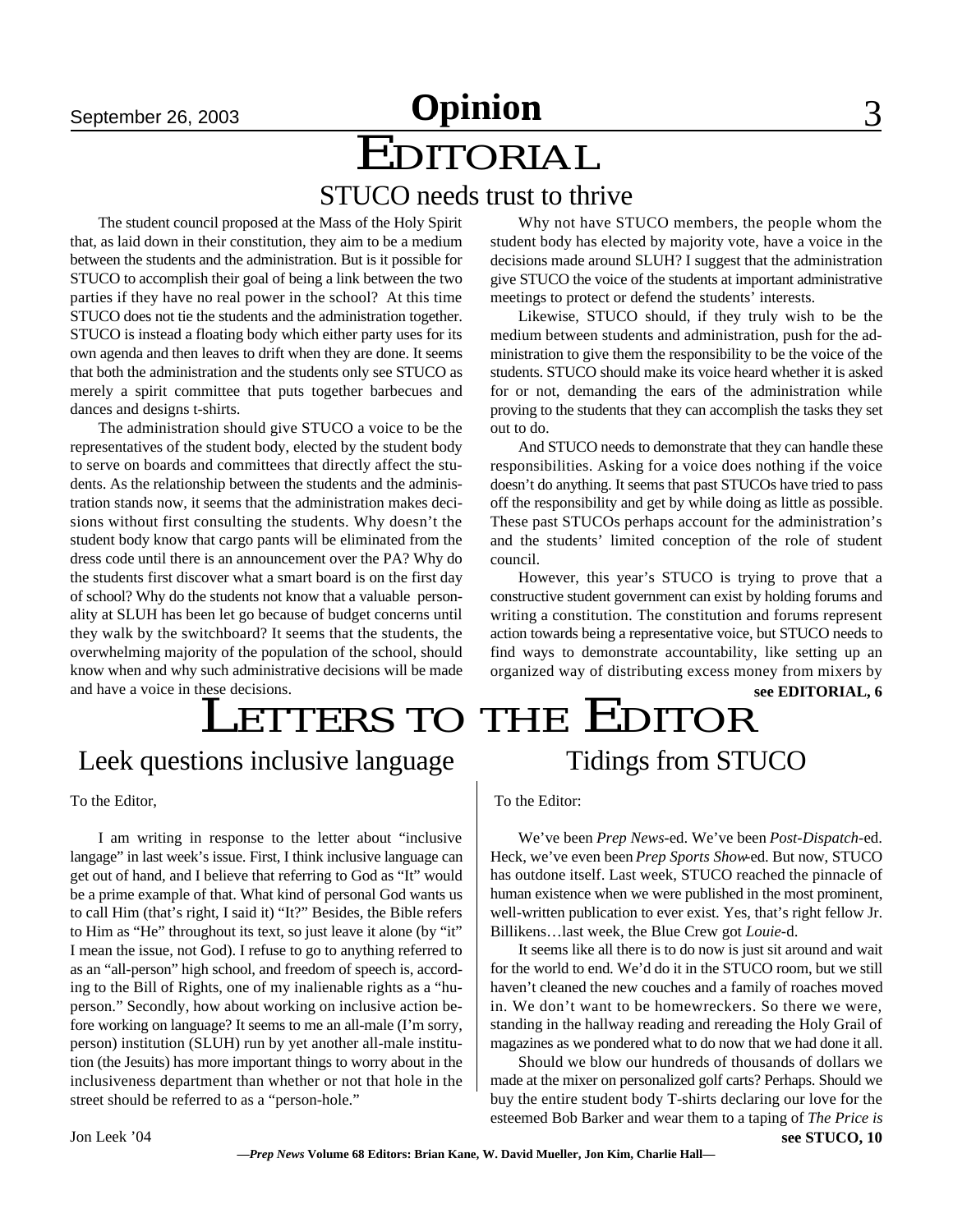### 4 **News** September 26, 2003 **Opinion**

# LETTER TO THE EDITOR

Gerber responds to inclusive language letter a Saint Louis U. High benefactress, Eliza-

To the Editors,

There's no denying the fact that women deserve the highest of regard from men. And I commend Mr. Moramarco for bringing this maxim of respect to the forefront of the *Prep News*'s opinion section. I do disagree, however, with a couple of his implicit points made regarding inclusive language in the liturgy *(exclusively)*: first, to not offend women, one must do away with "archaic language" and tradition; and two, the only way to be ecumenical is to avoid offending others. Moramarco's intentions are good, but his means to accomplish them are flawed.

Admittedly, I have always prayed to God as though he were a male: "Our *Father*, who art in heaven..." And it's no surprise that I have done such, knowing that it was Christ who started me on it (Mt 6:9). On many occasions, I have sung the "Holy, Holy" at mass with the male-dominated phrase "... blessed is *He* who comes in the name of the Lord." And I won't even mention how many times "He" is used in the Creed and what the priest says when he lifts the body and blood of Christ before the Great Amen.

It is without a doubt that the liturgy is based on sacred Scripture and sacred tradition. Both "Our Father" and "blessed is He" come from sacred Scripture, and yet they are also integral to the apostolic teaching, the Tradition, of the Catholic Church, regarding the Trinity. This is the triune-God, "three in one": Father, Son, and Holy Spirit.

Is it a mistake in the liturgy, then, to refer to God as "He" when we have a powerful and historical male, Jesus, calling his equally powerful Father, "Daddy?" Is it a mistake when Scripture and tradition continues this? Nope. But what about women? Aren't they being slighted here as Moramarco would claim this archaic language is doing? Nope again.

In Moramarco's letter, he forgot about the richness and fullness contained in sacred Scripture and sacred Tradition, a richness briefly seen in the above paragraphs and which continues into today's liturgy. This deposit of faith does not neglect women; in fact, it elevates them to incredible heights. Take Mary and Eve as two examples. I have always prayed the Hail Mary as if Mary were a woman: "... blessed are you among women...." (Lk 1:42) "... holy Mary, Mother of God..." And I read in Scripture that she bore a son and named him Jesus (Lk 1:31). I read too that she said "yes" to the Lord and became the mother of Christ our Lord—a role whose greatness is immeasurable. Similarly, Eve, in the Genesis creation story, is the "crown jewel" of all creation. God makes Eve out of Adam's rib (the Hebrew word for "makes" denotes intricate, architectural formation); whereas God forms man out of mud. Yee-haw. Woman is made last, after all the kinks of all previous creation are hammered out. And yet, nothing is created after woman; she completes creation. And the sheer number of verses dedicated to her creation outnumbers man's by six to one. Is woman a part of the liturgy? You bet she is—and in the same way man is: through Christ himself, the perfection of all creation.

I give this lengthy list of scriptural points to explicate again a certain tradition in the Church; and that is the important mystery of the Trinity: the Father, the Son, and the Holy Spirit. Its importance funnels down to the sacrament of sacraments, the Liturgy, the Eucharist. And I believe it is this deposit of faith, this sacred scripture and sacred tradition that Moramarco overlooks in his attempt to be ecumenical. It is this same Scripture and tradition that so values women. Inclusive language—the de-gendering of the aforementioned—is the result of failing to take into account all the richness in tradition and Scripture and the dignity it affirms in women.

Moramarco suggests that "using inclusive language would be the ultimate act of respect." I disagree. I believe that the ultimate act of respect that a man can give to a **see GERBER, 6**

### ZANY (from 2)

beth Wallace, at a yard sale. Her husband had died two years ago and she was selling a collection of eccentric clothes he had accumulated over 30 years. Wallace's deceased husband had purchased many of the clothes at estate sales, which are held after a person dies. The collection included over 125 suits, a few hundred shirts and a substantial amount of vests and ties.

In reference to the clothing selection, senior Peter Gosik said, "Gucci and Prada got nothing on us."

According to Koestner, the idea of purchasing these crazy clothes can be attributed to a SLUH grad. Rick Steiling '97, who enjoys wearing funky clothes, especially those of a plaid variety, suggested to Koestner that there would be interest in purchasing funky attire at SLUH.

In response, Koestner brought a sample of the clothes to test the interest at SLUH. He found a large amount of interest and proceeded to purchase the craziest garments present at the yard sale.

Koestner mentioned that some of the items he purchased could be worth upwards of 75 dollars. Koestner himself expressed interest in purchasing a crazy clothes item, stating, "I'm looking for a leisure suit."

A sale will be held on Friday during the break period. An auction is questionable for Friday due to time constraints. The price will drop on clothing items that have not been sold to encourage people to buy the clothes. Koestner hopes to hold an auction and sale monthly if he can find sufficient amounts of crazy clothes to sell.

Concluded Koestner, "This sale may change the look of formal attire days at Saint Louis U. High."

*Quote of the Week*

*"Time is an illusion, lunchtime doubly so." -Douglas Adams*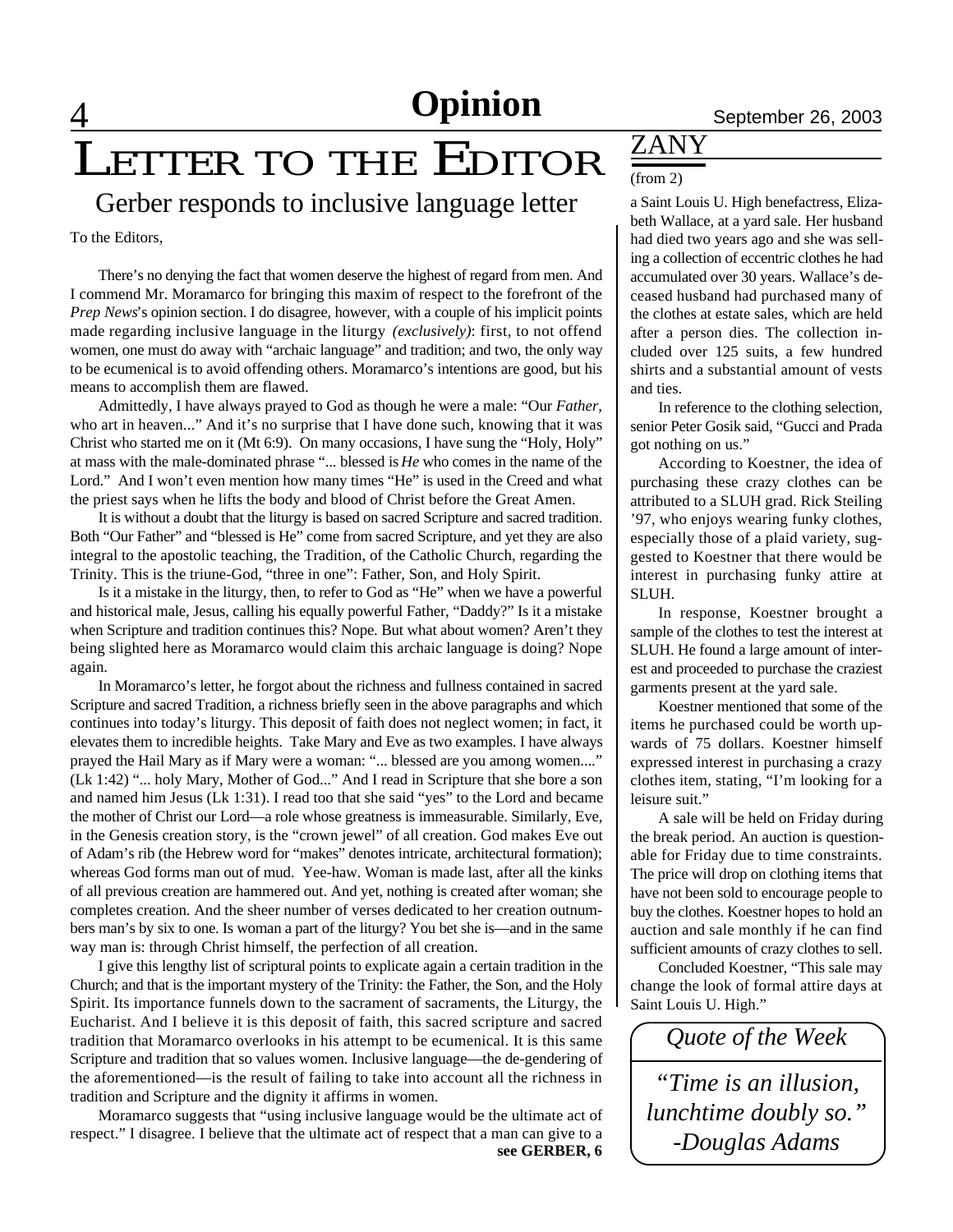### SURVEY

#### (from 2)

spirit, and the fact that theology classes are not taught by Jesuits.

Junior surveys showed that the biggest problem at SLUH is stealing, with too much homework coming in as a close

s e c o n d . "The academic pressure imposed on us by the faculty/administration by giving so much homework (is a problem). I think teachers could lighten up a little," one j u n i o r wrote.

**Upperclassmen** 1) Stealing 2) Amount of Homework 3) Drinking/Substance Abuse 4) Arrogance 5) Workload/Stress 6) Cheating 7) Disrespect 8) Cafeteria Prices 9) Ignorance towards differences 10) Lack of Spirit 11) Gap between students and administration

Juniors

mentioned cheating as the third biggest problem at SLUH. A junior wrote, "I think lack of honesty is the biggest problem at SLUH, because with honesty, cheating would be eliminated. Plus I wouldn't have to lock my locker or worry about stuff being stolen."

Another junior wrote, "A lot of people cheat without even thinking about it. They might do it on something small like a quiz, but it still counts."

Arrogance was mentioned by the juniors, though less frequently than by the seniors. "Any other person going to some other school is (put in) some 'lower class'," wrote one junior.

A problem mentioned by the juniors that did not appear in the senior class was political conflict. "An overwhelming majority of the school is liberally biased, and anti-Bush," claimed one junior.

"While I believe constructive debate is necessary in our lives and in school, often times discussion turns to argument, and harsh feelings are exchanged. The arguments can end in destructive attacks towards opposite groups," commented another junior.

One junior thought a problem was

"learning for the sake of grades. Granted, some people learn for the sake of learning, but realistically students' motives for learning are elsewhere. Whether it's for grades, pleasing parents, preparing for college, etc. School for the most part

gives (students) the impression that learning is something bad and should be avoided in their free-time, and for those who do enjoy learning, school gets in the way of it."

A few juniors also cited an over-emphasis on sports as a problem.

Sophomores identified stealing as the largest problem.

The secondmost prominent problem suggested by the sophomore class was

disrespect in the student body. "Minorities, gays, and other select groups have all been disrespected by the language and actions some of us use constantly and don't realize the negative impression it leaves on others and even ourselves," said one sophomore.

Another sophomore complained about lack of student involvement in the school. "Some people (are) not getting

involved in any way or don't use their talents fully for this school. It hinders our school from drawing closer together."

One sophomore did not think that SLUH is on par with other high schools technologically. "(CBC is) moving ahead while we are staying the same, so they are

getting the edge over us. If SLUH had some of this technology it would make school a better learning place," he claimed.

"The lack of student opinion in important school policy (is a problem). Maybe through polling it would be done," commented another sophomore.

"The biggest problem at SLUH is when you get to school in the morning. There is nothing to look forward to that is fun. You just try to get through the day," said one sophomore.

The most commonly-noted problems among the freshman class dealt with the schedule. Many did not think there is enough time between classes or during lunch. Several of the freshman surveys suggested block scheduling.

Stealing was mentioned often. One student relayed an incident of stealing on his survey. "I got a candy bar from the machine and when it fell the older kid behind me reached in and ran," he claimed.

Another prominent problem mentioned by freshmen was arrogance. One thinks, "It is evident as I walk in the halls that the student body as a whole believes that it's SLUH's way or the highway."

A few freshmen did not like that SLUH is an all-male school. "In life, there will probably be a lot of interaction with the opposite sex and I think that SLUH could prepare us for life a little more if there were girls here. Personally, I know a lot of young ladies who would be qualified to come here and be up to the challenge of the Jr. Billiken lifestyle," commented one freshman.

One freshman did not appreciate disrespect towards homosexuality. "I fail to see what is so wrong with sexuality that the very word should be used in a deroga-

> tory fashion. Students at SLUH must recognize that there are homosexuals here at SLUH, and they are deserving of no less respect and tolerance than anyone else."

> "I think the biggest problem at school right now is the teachers' unwillingness to allow you

to use the restroom during class," wrote one of the freshmen.

Another freshman wrote, "I think that the biggest problem is the way that everybody crowds around lockers during breaks or activity period. I often find it hard to put my books away during this time."

### **Freshmen** 1) Scheduling 2) Arrogance 3) Stealing 4) Cafeteria Prices 5) No girls 6) Workload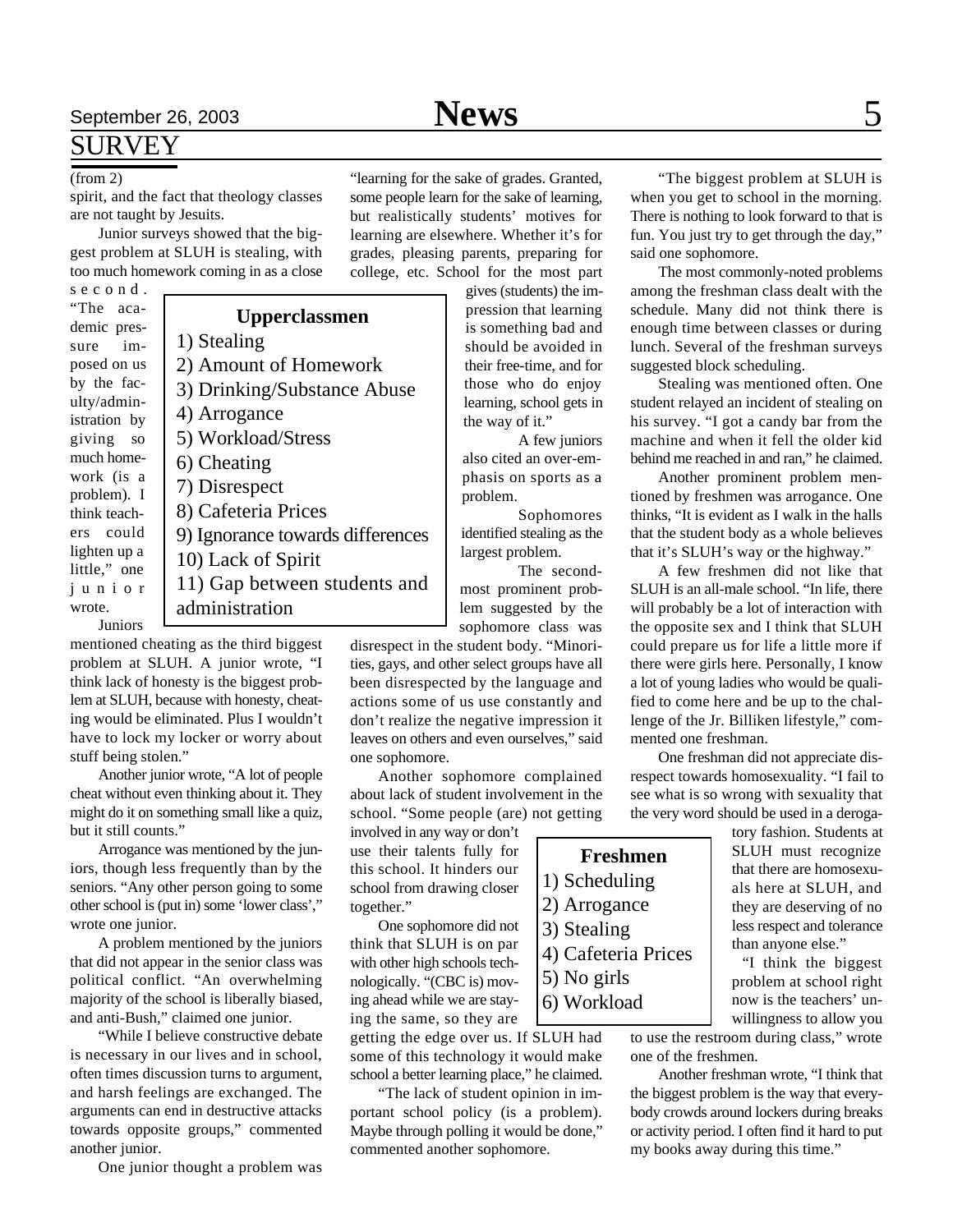# 6 **News** September 26, 2003 GERBER

#### (from 4)

woman is that of love: love for her faith, for her mind, and for her body—a love that does not use her as an instrument for sexual gratification, a love that does not impose certain cultural trends upon her personal freedom. It is a love that seeks for her the affirmation of her dignity in all forms, not just in language.

To conclude, I wish to point out that, as Catholics, we will offend others.

### TIGER

#### (from 1)

projects to STUCO after a need for the golf carts, a library sound system, and a commercial washing machine arose; however, these funds were not budgeted for this school year.

Although he feels confident about security on campus, Zarrick wants to make an effort to increase the security for parents, students, and alumni who park off campus at SLUH events. In order to achieve this, he felt golf carts were needed for greater mobility around the school's premises. STUCO will provide the funds to purchase two golf carts, one used strictly for security purposes and the other to be shared with maintenance and security.

The custodial staff needs a commercial washing machine to wash mops and rags because the old washing machine broke down beyond repair. As a result, SLUH must purchase another used commercial washing machine that costs around \$1,700.

The school wants to install a library sound system because the old podium microphone used for faculty meetings and standardized testing does not work well. Therefore, the school wants to install two mounted speakers in the library and a wired microphone that will effectively put sound into the library for \$1,100 or \$1,200—cheaper than a replacement podium microphone.

If STUCO cannot pay for all of these projects, Zarrick said, "Both of them we have to do. (Custodial Supervisor) Dee Byrd has to have his stuff We do it with our stance on abortion and on our stance on women in the priesthood; we are accused of disrespecting women on both accounts. If Moramarco's position is to be held, and we are to do away with the "offense" for the sake of unity, we will be unable to hold any beliefs. Pursuing unity ecumenism—therefore demands dialogue, not mere submission.

Anthony Gerber, '99

cleaned. Somehow we will have to cut here and there to make both (the washing machine and the library sound system) work. The golf carts are an immediate necessity as well, with the upcoming football games and open house, that timing couldn't be better. It will take about a week for the golf carts to come in, and we can use them as soon as they get here."

"If that is a way that the school feels that we can help them out, then hey, we will help them out," said Kesterson. "We are not doing this for publicity purposes; they need help, here we are. Hopefully that can be reciprocated in some way, not monetarily but (in some other way)."

"If a student proposes a project, it is possible (for STUCO to consider funding)," said STUCO president John Block. "As of now there hasn't been any proposals that have really been brought up to us. That is the kind of thing that the forum meeting would be for. Nothing has been brought up to us that the students need or want. If there is a need at the school for something like that, we'd be open to hearing it."

According to Block, an example of a need for the school is the new barbeque pit that STUCO purchased to replace the older, inefficent pit.

For other assistance funds, STUCO is also considering establishing a scholarship for a senior who displays exemplary spirit.

"We are thinking about having a scholarship set up for a SLUH senior who exemplifies the greatest amount of spirit who is not on student council," said Kesterson. "It is something that we are talking about that we would like to implement at the end of the year awards."

### EDITORIAL

#### (from 3)

setting guidelines for what causes should be considered when it comes time to donate.

For instance, the cause has to directly relate to SLUH. So rather than give to cancer research, give to CSP. If this year's STUCO sets a precedent for future years, then perhaps it will take the guess work out of whether a student council will be good or not.

However, the students need to also see their student council as a link to their administration. In what seemed to be this student council's first attempt at distinguishing itself as the voice of the student body at the forum in the theater on Sept. 11, the student body didn't seem to care, as shown by its poor attendance. It appears that students don't take STUCO seriously as a governing body. Why should the students want to participate if they feel their efforts will go for naught? However, if the administration gives the responsibility to STUCO to have the voice of the student body, then that responsibility trickles down to the students, holding them accountable for their lack of interest in the voting process and for their lackluster attendance at forums where their concerns are welcomed by an open microphone.

Right now the student council is not a medium between the administration and the students. But I call for three actions: the administration to give STUCO the power to provide a political voice for the students, for the students to respond to the administration's action with a new interest and seriousness concerning STUCO, and for STUCO to push for, and not be denied, the voice they need to be the medium they want.

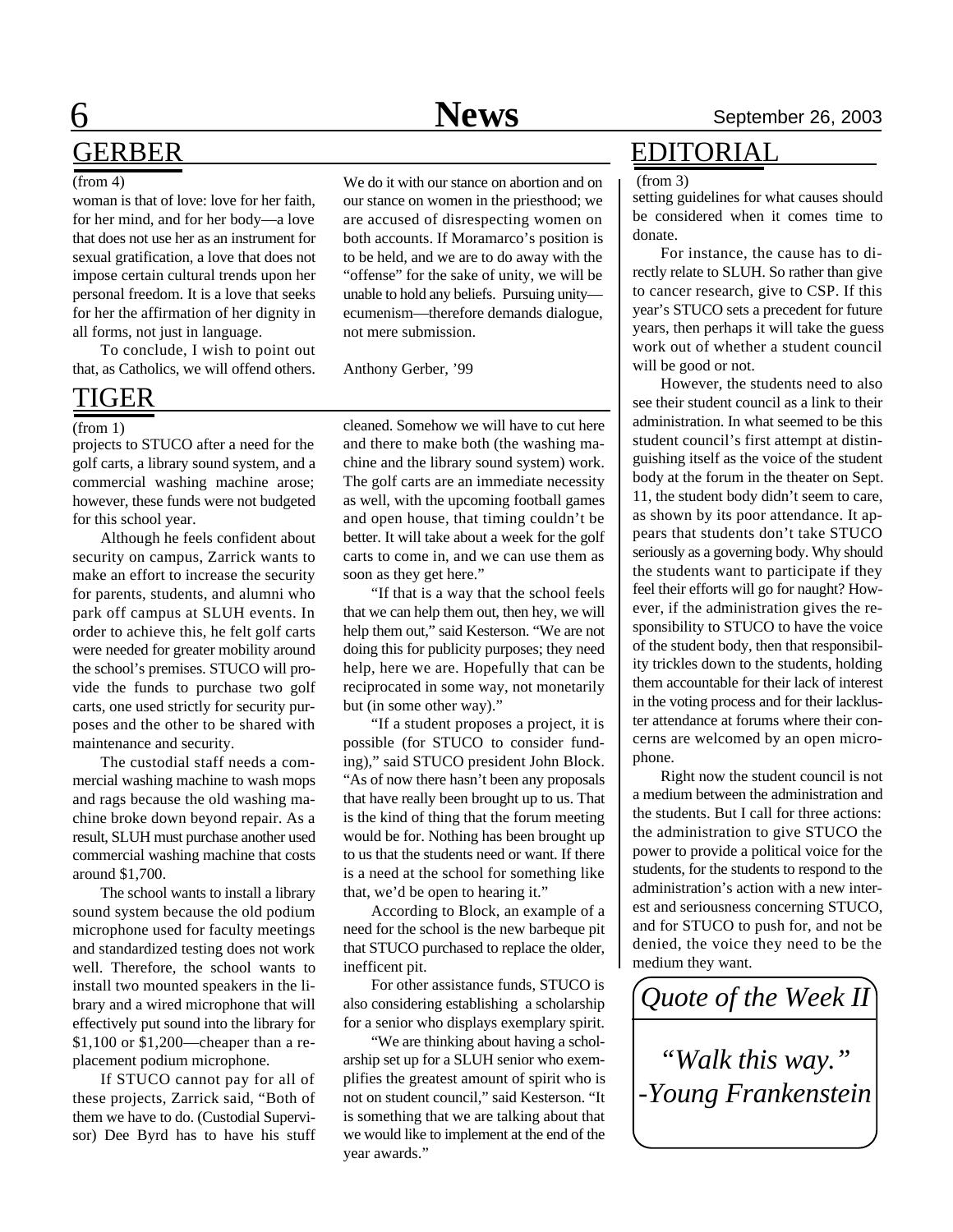# September 26, 2003 **News** 7

# Soccerbills win two to improve to

### **Kyle Poelker Reporter**

The Soccerbills started the grueling<br>St. Charles stretch of their season last<br>Thursday, and during the trek out on In-The Soccerbills started the grueling St. Charles stretch of their season last terstate 70, they had one thing in mind: domination.

"These games are important for us to win to prove to ourselves that we don't only get ourselves up for the big games," said senior wingback Richard Winkler.

However, the Jr. Bills did not show that sense of urgency in the early going of their first game against Fort Zumwalt South last Thursday. The game's first goal came after a Jr. Bill foul allowed Zumwalt to create a scoring opportunity off the free kick and to put one away. The Jr. Bills answered with a goal off of a quick Joe Germanese pass in the box to David Mueller, who slammed the ball into the back of the net.

Mueller returned the favor just minutes later, setting up Germanese for the game's second goal and what would prove to be the game-winner.

As the half drew to a close, Mueller pushed his second goal of the game past the Zumwalt goalie with a rocket into the upper corner to finish the game's scoring.

"This game really showed the character of our team," Scott Wozniak said.

As captain Germanese summed it up, "Sometimes even David can take a hit at Goliath, but in the end Goliath is victorious."

With their St. Charles winning percentage at 100, the Jr. Bills took an even longer trek down Interstate 70 Saturday

for their matchup with the area's secondranked small school team, St. Dominic. Though the rankings and expectations for at least a challenge existed, neither proved to be true on Saturday, as the Jr. Bill tromped St. Dominic, 8-0.

Mueller led off the scoring, and the game was all over from there. Seven goals later and with three consecutative goals by Billy Ferris, the solid defense, led by goalies Bart Saracino and Ben Brockland, packed up the game.

"We played well and raised our game to a higher level," said Germanese.

And with this higher level hopefully still under the Jr. Bills, they finish their St. Charles trek next Monday when they face Duchesne. Check out the night beat for details of yesterday's game.

# peedobills lose to MICDS in MCV Tourney

### **Dave Marek Reporter**

Let Saturday, the St. Louis U. High<br>water polo team suffered a stunning ast Saturday, the St. Louis U. High 8-5 defeat to archrival MICDS in the finals of the Missouri Varsity Conference Tournament at the St. Peter's Rec-Plex. The tragic defeat tarnished their perfect 6-0 record. Despite suffering their first loss, the Polobills rebounded to defeat Parkway Central 16-4 on Tuesday.

From the start of the game against MICDS, it was apparent that the defense would decide the outcome. Each team's aggressive defense quickly stifled early attempts to score, causing both squads to have an unusually low-scoring first period.

The SLUH defense was too aggressive at times during the first quarter, which led to kick-outs and a four-meter penalty shot that MICDS failed to convert.

Deep into the first quarter, junior Tim Heafner muscled the ball past the MICDS goalkeeper making the score 1-0. MICDS could not be held down, however, and they quickly tied the game 1-1.

In the second quarter, both teams capitalized off the other's defensive mistakes. An early MICDS foul allowed

for an easy Heafner penalty shot goal that put SLUH back into the lead. Once again, the MICDS offense matched the Polobills'

offensive gains with a penalty shot goal of their own. Despite the best efforts of the Baudenbills' defense, t h e M I C D S Rams were able to sneak anscore close with a breakaway goal midway through the third period. Despite the offenseive efforts, MICDS gained a commanding

7-3 lead. The Polobills made a valiant effort to regain the lead in the fourth quarter. Early in the quarter, captain Colin

other goal past goalie Paul Guest. At the end of the quarter, SLUH trailed the Rams 3-2.

The third quarter was the turning point in the game because MICDS outscored SLUH 4-1. "We made lots of little mistakes, and they capitalized on all of them," said captain Nathan Harris.

At times, the SLUH defense seemed to be struggling against the quickness of the MICDS team, which scored many goals off quick bursts away from defenders. Brad Witbrodt attempted to keep the Tyrrell found Heafner in front of the goal for an easy one-timer. Heafner continued to command the two-meter position as he performed a spectacular backhanded onetimer from Witbrodt that left the MICDS goalie flummoxed. Although the Jr. Bills had rallied substantially in the fourth quarter, MICDS was able to hold on to the lead and win 8-5.

The Polobills consider their loss to MICDS a learning experience. The Polobills did not have a special strategy **see SHIRTLESS, 9**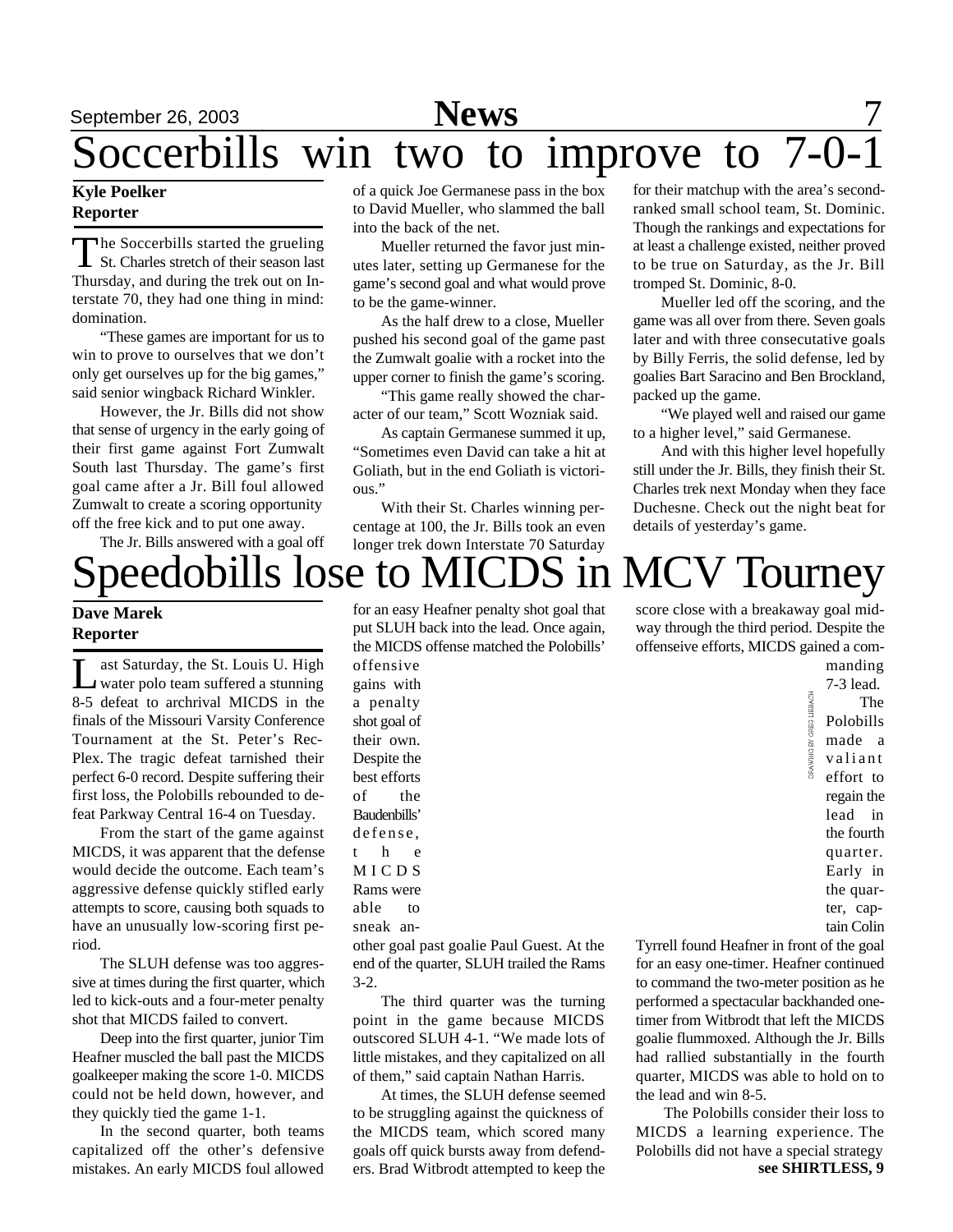# 8 **News** September 26, 2003 Football pitches shutout to Chaminade, 10-0

### **Greg Fox Core Staff**

The Jr. Bills brought intensity and tough<br>defense into their game against he Jr. Bills brought intensity and tough Chaminade last Friday night. Chaminade brought in a powerful running game and a cohort of fans with ThunderStix. The game pitted Chaminade's high-flying offense against the Jr. Bills' defense, which was coming off the heels of a shutout against Parkway West. The SLUH defense continued their tough play, blanking Chaminade en route to a 10-0 victory in SLUH's first Metro Catholic Conference game.

The special teams began the game with fireworks, led by sophomore Paul Chaney. Chaney took the opening kickoff at the 5-yard line and dashed up the field, where he disappeared into a group of Red Devils and Jr. Bills trying to clear his way. Chaney reappeared a few seconds later, sprinting up the line and into the end zone for a 95-yard touchdown return. Tim Simon added the extra point, making the score 7-0 just thirteen seconds into the game.

Commenting on the return, head coach Gary Kornfeld said, "It's gigantic to have something like that occur at the start of a football game. It really takes a lot of steam out of the other team... it takes a lot of thunder away from them." Kornfeld stressed the fact that Chaney had great blocks on the return, especially a good block from Joe Cherre. "There were a lot of key things done on that return to make (Chaney) go the distance," Kornfeld said.

Chaminade took the ball on their own 20-yard line and began to hand the ball off to their speedy running back. After a series of gains, the Brickwallbills put together a string of stops and forced the Red Devils to punt. This would be a recurring theme of the game, with the defense adapting to Chaminade's tough running game to halt a drive in its tracks.

Linebackers and captains Jeff Howenstein and John Block led the defense, with nine and eight tackles, respectively, and each also had four assists. In addition, Howenstein recovered a fumble, his second in as many games, and blocked a punt.

Late in the first quarter, the Jr. Bills were driving deep in Chaminade territory behind a strong running game. Junior quarterback Matt Behr took a shot at the end zone from the Chaminade 17, but his pass was intercepted at the goal line.

The interception was Behr's first after attempting 41 passes. So far this season, Behr has amassed 262 passing yards in just 18 completions, good for almost 15 yards per completion.

The remainder of the first half consisted mostly of Chaminade and SLUH's trading possessions, with no points coming out of any drives. Junior receiver Curtis Hoette had a 34-yard reception, and sophomore running back Stephen Simmons gained 60 yards in the first half, including one 29-yard gain after it looked as if he would gain few, if any, yards on the play.

Simmons would go on to gain 97 yards behind a line whose play on the run was, according to captain Jim Croghan, "pretty bad."

"On the run game, we just couldn't establish our line," commented Croghan. **see UNDER ARMOUR, 9**

# 'oncordebills tackle Sioux, primed for Hancock

### **Henry Samson Reporter**

It haunts runners in their dreams. It<br>Ilooms in the distance, humbling even It haunts runners in their dreams. It the best of runners. It has even been known to make people cry. Manmaker, the infamous hill at Sioux Passage, was waiting for the Jr. Bills last Saturday, and they were not fazed at all. SLUH came away from the Paul Enke Invitatonal with a fifth-place team finish in the varsity race and a first-place team finish from the JV and B teams.

Sioux Passage, nestled so deeply in north county that only junior Matt Dirnbeck could call it home, was the site of the premier cross country race in the area on Saturday.

The varsity team differed somewhat from the usual varsity squad, because of the decision by the coaches to hold out the top four runners in order to rest for

tomorrow's race. It was also decided that the first three runners for SLUH in varsity would race varsity this week at Hancock.

Chris Arb, John Oliver, and junior Joe Carlson each had a career day by earning their personal best times and in the process retained their spots on the varsity as well as medalling.

Carlson finished first for SLUH with a time of 17:15.

Arb smashed his previous personal best by about 30 seconds, ensuring that he will race next week against Hancock. An excited Arb said, "I like racing at Hancock obviously because it's in the heart of SoCo, where I holla from." Arb added, "But seriously, it's a big meet with lots of good teams and is always exciting."

The rest of the team ran strong on the particularly challenging course, capturing fifth place overall. Dirnbeck, racing varsity for the first time, smiled the whole way up Manmaker, a rare sight since most

runners have looks of anguish on their faces by that point in the race.

Of the meet, head coach Jim Linhares told the team in its meeting on Monday, "People were coming up to me and consoling me on the fifth place finish." Flashing a quick smile, he added, "But that's okay. They have no idea what we have in store for Saturday's race."

The JV dominated its competition as usual, winning by 78 points over DeSmet, a huge margin of victory. Of the many great performances, Joe Welling stood out, flying into a second place finish, in 18:10 to help lead the team to a 29 to 107 win over DeSmet. Nick Speiser, Dan Foldes, and Paul Nappier were close behind, cementing a solid team day led by the core of seniors.

After the JV race, the sophomores beat Fort Zumwalt South in the B race by 24 points. Two racers in particular shone. **see SPIKES, 9**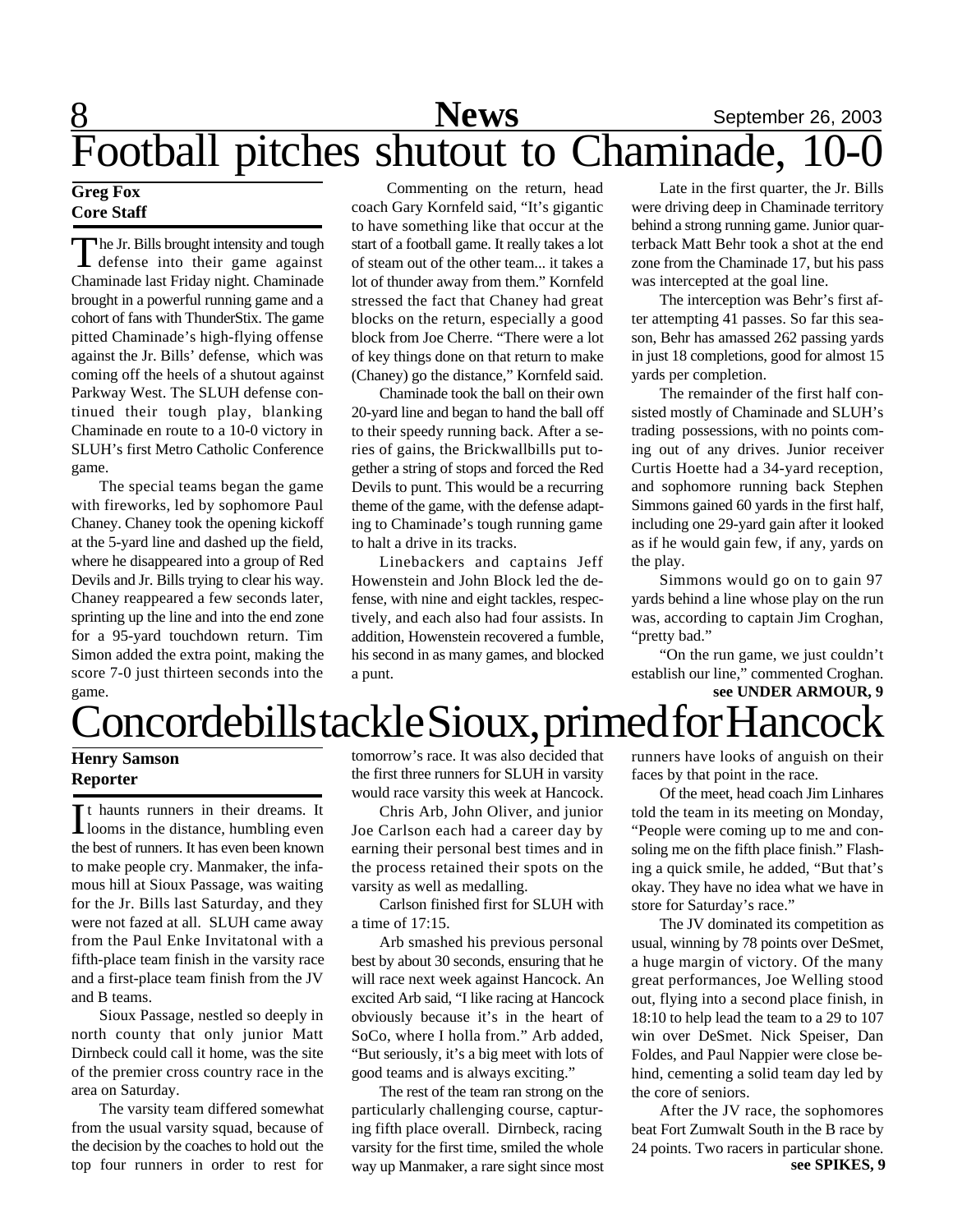## September 26, 2003 **News** 9 UNDER ARMOUR

### (from 8)

Kornfeld, however, thought the line "did a nice job," despite the fact that Chaminade's defense was "better than what (the team) faced the week before."

After Chaminade's running back rushed for 117 yards in the first half, the defense made a change. The linebackers had been playing too far off the line of scrimmage, and as a result, couldn't react to the run as quickly as was desirable. After moving the linebackers forward, the defense was able to "step up on the run and make plays," according to Howenstein.

"We had to tighten up; we were too far back. It was getting up and shutting the hole down before the hole had a chance to open" that made the difference, Kornfeld said.

In a complete U-turn, the defense allowed Chaminade's running back only 40 yards in the second half, a half in which they completely shut down the Chaminade offense. The Red Devils fumbled four times on the night, a stat Howenstein attributed to the defense's intensity.

After Howenstein blocked a punt two minutes into the fourth quarter, Simon kicked a 27-yard field goal, his sixth of the year, which made the score 10-0.

Following a Chaminade fumble, Behr punted the ball away, which proceeded to bounce off the hands of the Chaminade returner as though they were slicked with

oil. SLUH recovered the fumble and started to take time off the clock.

Facing fourth and long at the Chaminade 22, Kornfeld elected to try for the first down on the grounds that, even after a SLUH field goal (the team was well within Simon's range), Chaminade still could have won the game on two posessions. The attempt failed and Chaminade took over on their own 22.

Chaminade coughed up the ball again, after defensive end Matt Maisak forced a fumble and Howenstein recovered. Kornfeld then put the offense temporarily in the hands of sophomore fullback Chris Hoffman, who bulldozed through Chaminade's defense before fumbling the ball. However, Chaminade failed to do anything significant on their final posession.

Kornfeld summed up the defense's play, saying, "Early in the game, we had a hard time with (the run). We had to shut that off. I was very pleased with the way we played the second half."

This is the defense's second shutout in a row, lowering its points allowed average to less than nine points per game. The team's turnover ratio now stands at 10-4 takeaways to giveaways.

Croghan commented, "If it weren't for the defense, we wouldn't have been in this game."

Next up for the Jr. Bills are the Gateway Tech Jaguars, who come in with a 2-

### SHIRTLESS

(from 7)

to deal with MICDS.

"We just wanted to play them straight up," said Witbrodt after the game.

Captain Kevin Vincent thought that the game showed that the team needed to work on its defense and man-up offense.

The Polobills have increased the intensity of their conditioning to build up their endurance. "Swimming in the Rec-Plex killed us," commented Witbrodt.

On Tuesday, the Polobills bounced back from their loss to MICDS and defeated Parkway Central 16-4. Heafner once again led the game with five goals, followed by an impressive four goals from Witbrodt. Junior Adam Trafton and Andy Withington also had an impressive game, each scoring two goals.

This Friday, the Jr. Bills will face the up-and-coming Lindbergh water polo team at Forest Park Community College. The 5:00 p.m. game will prove to be one of the most exciting games of the year, and all students are encouraged to come cheer the Polobills on to victory.

1 record and have also shut out their last two opponents.

Kornfeld called Gateway a "terrific team" that has a good running game and defense. They play a 4-3 Cover 1 or 5-3 defense and according to Kornfeld are "a good ballclub that's looking to rebound" from a poor last year.

Kornfeld thanked the crowd from last Friday's game, saying, "We had a great, great crowd. It really means a lot to our club and our kids."

### SPIKES

 $(from 8)$ 

Drew Kaiser finished 4th in the race, beaten only by teammate sophomore Mike Jonagan, who took the individual title with an unbelievable time of 17:45. Jonagan's time would have placed him fourth on the varsity squad at the meet.



**Chris Arb leads SLUH in warm-up minutes before the varsity race last Saturday.**

Tomorrow will be the Hancock Invitational at Jefferson Barracks. Usually this meet is seen as the mid-year precursor for state. Almost a thousand runners will be racing there on Saturday, with the varsity Jr. Bills racing at 11:15 a.m. The JV race will follow and promises to be an unprecedented sight throughout the cross country world. About 80 SLUH runners will be racing in the JV race and competing for state bragging rights about who has the deepest team.

Assistant coach Tim Chik thinks the fact that "someone from another team could be passed by 15 SLUH runners at once" will be awesome. Please come on Saturday and support your classmates.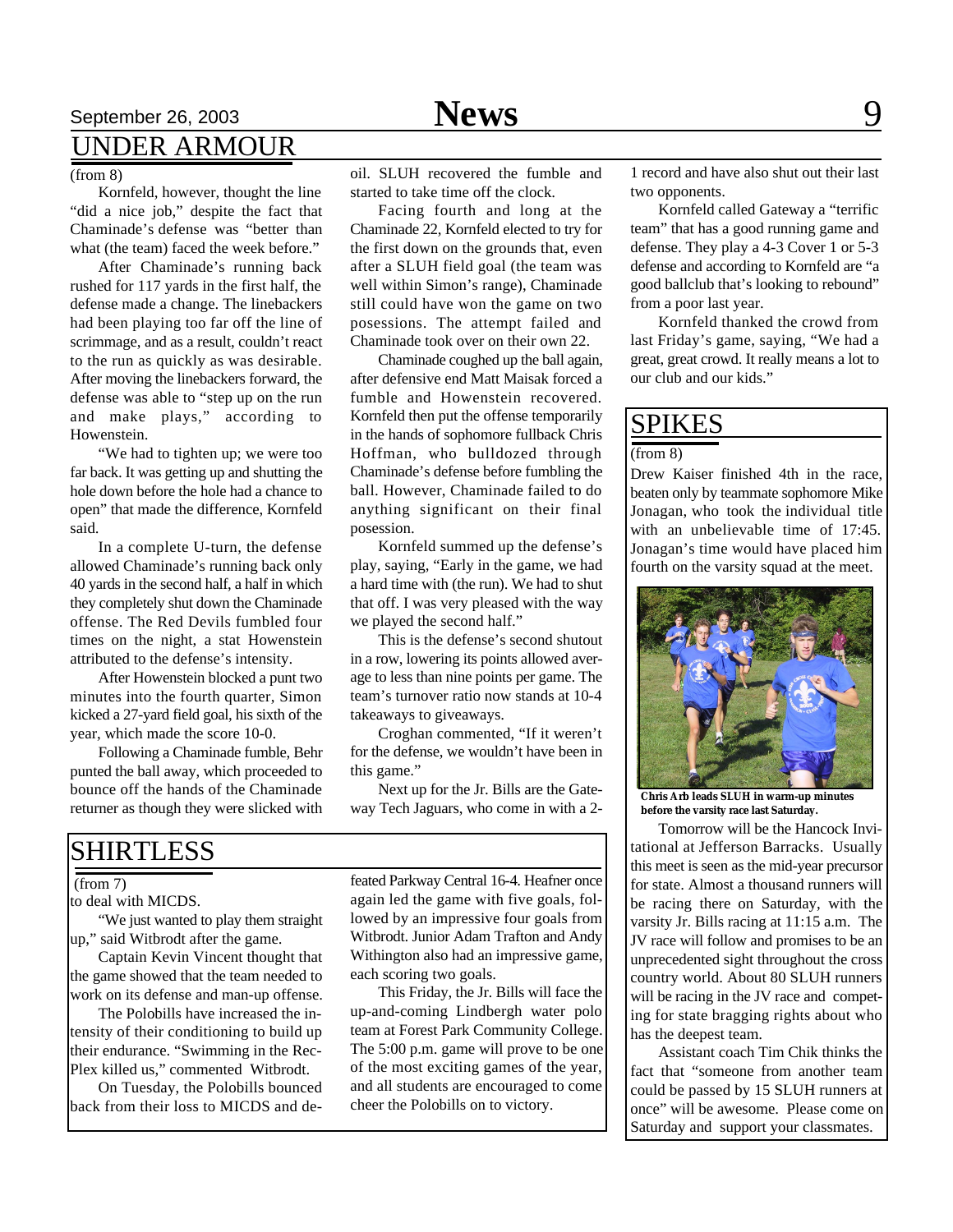# 10 **News** September 26, 2003 **COMPUTERS**

agreed with the idea and, as a result, went to get permission for new computers.

When ordering the new computers, Nicollerat, Rittenhouse, and Overkamp came up with a different philosophy for buying computers to match a different teaching style. In the past, all the computers were, for the most part, technically the same.

However, this time, the computer staff identified the specific needs of each class. They realized that they could have com-STUCO

### (from 3)

*Right*? Maybe. Should we invest millions of dollars to begin an extensive study to try to differentiate between all of Andrew W.K.'s singles? I say let them be. So then what do we do? Well, there's only one thing to do…keep on truckin'.

With an undefeated soccer team that features perhaps the best forward line in the history of the universe, a football team that has not a defense but a 30-foot thick impenetrable steel wall, a water polo team that likes to wear speedos even to the dinner table, and a foul-mouthed cross country squad that is racing tomorrow at 11:15 at Jefferson Barracks (BE THERE!), you would think we would quit while we were ahead. But to our enemies, we refer you to a song by Nas featuring the King of Bling, P. Diddy. "You can hate me now, cause we won't stop now." We will conquer the world as we continue to dominate. We will score until the scoreboard explodes, we will water polo until there is a third molecule of hydrogen in water, and we will cross the country until our yellow and blue Nikes bleed. We will Blue Crew until our blackheads become blueheads. We're not going anywhere.

But you, as a Junior Bill, need to be right there with us. STUCO and Blue Crew commends you on a good start to the 2003-2004 year. The Back to School Dance Party was so hardcore the air conditioners broke. We showed St. Louis how the Martelbills get down to business as we dominated the C.B.C. Tourney with fans 'bout it 'bout it and rowdy rowdy enough to make Master P say, "hush yo'

(from 1) puters that are specialized for certain tasks. For example, about half of the computers are capable of writing CDs. Of those, about half can write DVDs. Approximately five of the computers have a seventeen-inch "pod" screen which helps with digital imaging. Another five computers are top of the line iMacs. In total, there are twenty-eight computers, including one at the teacher's station. The grand total of the upgrade, including miscellaneous charges, was approximately \$30,000.

This upgrade was done separately from this summer's technology upgrade.

mouths!", and over 200 Froshie-Bills gathered for the traditional Running of the Bills as the football team played so well that I overheard a parent mistaking the U-High Defense for Felix "The Cat" Potvin as they got their second consecutive shutout. We partied hard at half time with Los Constables featuring The Chris WK on guitar and the next day, 30 or so relentless J-Bills made it all the way out to St. Chuck and helped us throw a unique spin on the Banana Cheer. But the show must go on!

We've been great but haven't even begun to get down to the real nitty-gritty. Keep coming to the games and cheer until your voice is so hoarse that Mr. Chik wouldn't dare to ask you why you didn't sing at the all-school Mass. This is a huge weekend. Football is going for the hattrick as our Gridiron Heroes take on Gateway in the Stadium at 7 p.m. But get some sleep and find your running shoes, because Saturday morning you've got to wake up early to make it down to the Cross Country Tournament at Jefferson Barracks. Then you can use Saturday and Sunday to get ahead of your homework so you can make the road trip out to St. Chuck on Monday when the soccer team takes on Duchesne and gives them a lesson in spelling. And put on your dancing pants, Junior Bills, because in just 7 periods, we will unleash a barrage of party music into the hallways, creating a black hole of insanity known as the Friday Hallway Dance Festival! Holla if you hear me!

Chris Baricevic and the rest of those Hipcats from STUCO

Rittenhouse explained that other things had a higher priority then the computer lab's upgrades.

Upperclassman may remember the two other times that the labs were replaced. In 2000, the current computers were installed. During the next school year, the iMac lab next door to the computer classroom was set up.

The computers have arrived and are being stored in the faculty computer lounge. There is the possibility they might be installed today. If not, Nicollerat's guess is that the computers will be up and running by the end of next week. The current computers may be obsolete for the computer science courses, but there is a possibility that they will find a new home in the Writing Lab, room M202/204.

To sum up the whole situation, Nicollerat said, "This expenditure and some other budget situations have demonstrated SLUH's commitment to technology."

Rittenhouse added that he was glad the group bought different computers capable of different tasks, adding that the computer rooms now "have appropriate sizes (of computers) for appropriate needs."

Rittenhouse said that the computer lab is still a place for recreation, but looks forward to using the new technology mainly for educational purposes.

### Foreign Language Elections

### *Chinese*

President: Frank Havlak Vice President: Kevin Turkcan Activities Coordinator: Ed Bulliner Secretary: Charlie Hall

### *Latin*

Consuls: Nick Speiser, Joe Buchmeier Praetors: Andrew Conner, Shane Fogerty Quaestors: Dave Schwarz, Matt Winkeler Aediles: Jack Horgan, Henry Sampson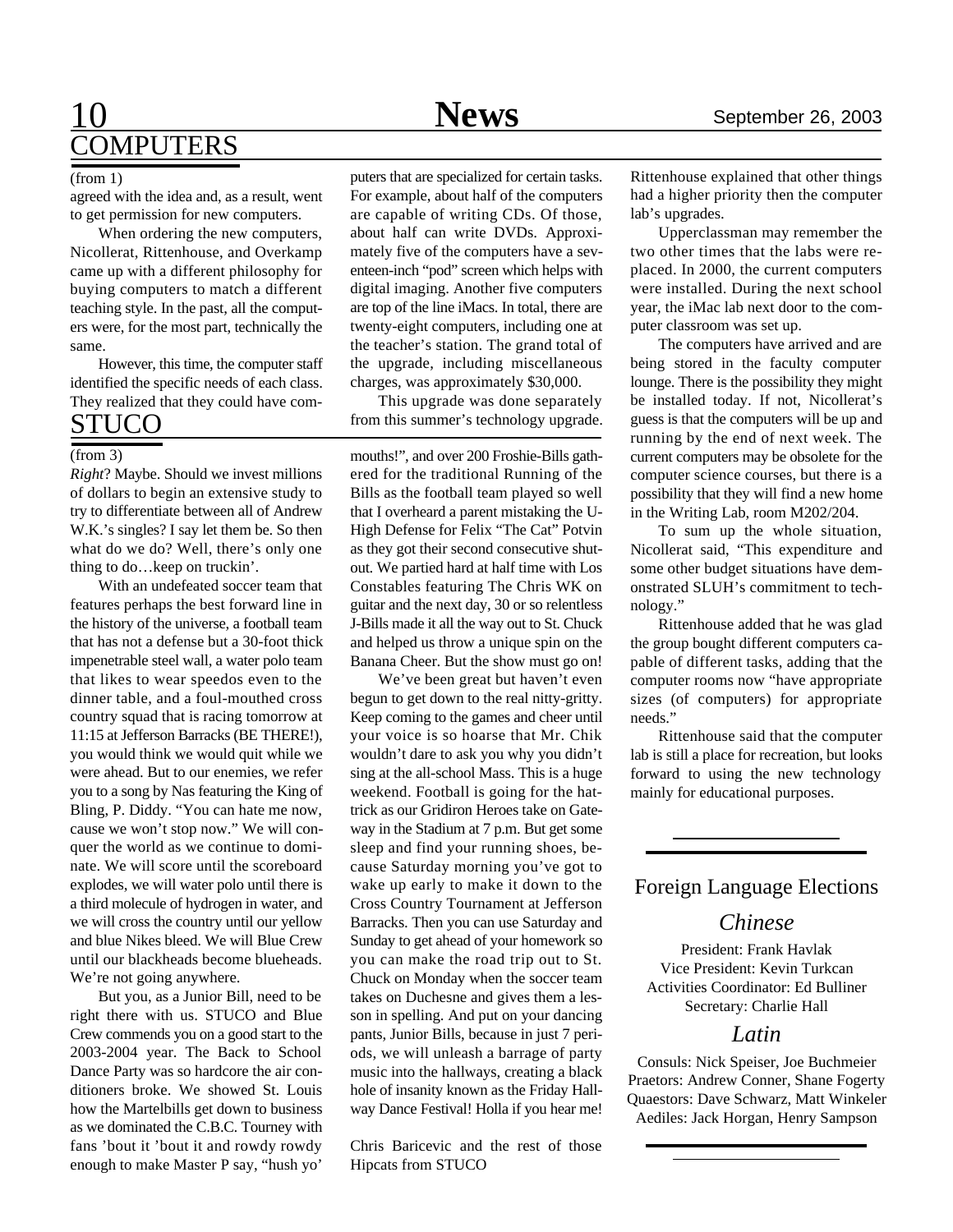# September 26, 2003 **News** 11 Trees succumb to hardships of city life, wither

### **Charlie Hall Feature Editor**

A midst the din of chainsaws and split-<br>ting timber, six members of the St. midst the din of chainsaws and split-Louis U. High family fell into eternal rest during the summer.

Three pin oak trees, each approximately 30 years old, died of hypoxylon canker, a disease fairly widespread in the surrounding St. Louis area. "Forest Park had problems with it the past three or four years and Washington University lost a lot of trees to it," head of grounds maintenance Al Teske said.

Hypoxylon canker is a contagious, airborne fungi that causes severe cankering and premature death of many hardwood trees, according to the Department of Agriculture's Forest Service. The cankering causes rapid rotting of tissue that leads to structural weakening, and infected trees pose serious risks to surrounding people and property.

The trees' location in the alley made them very susceptible to the disease, which worsened the stress already put on the trees by their confined living space, their nearness to the highway, and their inhospitable asphalt surroundings.

The disease manifests itself in the yellowing and drying of the victim's

leaves, which is followed by the slow falling away of its bark, exposing dark spores and a gray, lifeless surface underneath.

"It's best to remove the trees before (the disease) spreads," Teske said. Davey Tree and Lawn Care was hired to remove the diseased and damaged trees in August.

The trees are survived by five other pin oaks on the alley row.

This summer also saw the loss of two green ash trees from the upper field. Lightning struck one tree on the western

side of the theater sidewalk sometime in the early spring, and the strike damaged an adjacent tree enough to warrant its removal as well.

Lightning also struck a maple tree that overlooked Oakland Avenue. "We haven't lost a tree to lightning in six



**Death in the family: a pin oak's grave.**

"The reason they weren't replaced

years," Teske said.

immediately," said Director of Facilities Patrick Zarrick, "is because the heat of summer's not the time (to plant new trees)."

Teske plans to have new trees planted by the end of October. Red maples will be planted in the alley, green ash in the upper field, and another maple overlooking Oakland.



*prepnews@sluh.org www.sluh.org*

**Editor-in-Chief:** Brian Kane **Sports Editor:** Dave Mueller **Editor:** Jonathan Kim **Features Editor:** Charlie Hall **Assistant Editor:** Brian Fallon **Assistant Sports Editor:** Pat Meek **Core Staff:** Tom Fontana, Greg Fox, Tim Huether **Computer Consultant:** Mr. Bob Overkamp, Mr. Tim Rittenhouse Volume LXVIII, Issue 5

**Moderator:** Mr. Steve Missey **Advisors:** Mr. Frank Kovarik, Mr. Chris Schaeffer

**Artist**: Greg Leibach, Dan Finucane The *Prep News* is a student publication of St. Louis University High school. Copyright ©2003 St. Louis University High School *Prep News.* No material may be reprinted without the permission of the moderators and editors.

# **IT'S A PARTY AT HALFTIME!**



Los Constables, temporarily composed of seniors Jake Bell, Dave Marek, Sam Weller, Brian Heffernan and Chris Baricevic (lead singer/guitarist John Randall was stuck in traffic and missed the show), partied hard with the crowd at SLUH's football game against Chaminade last Friday.